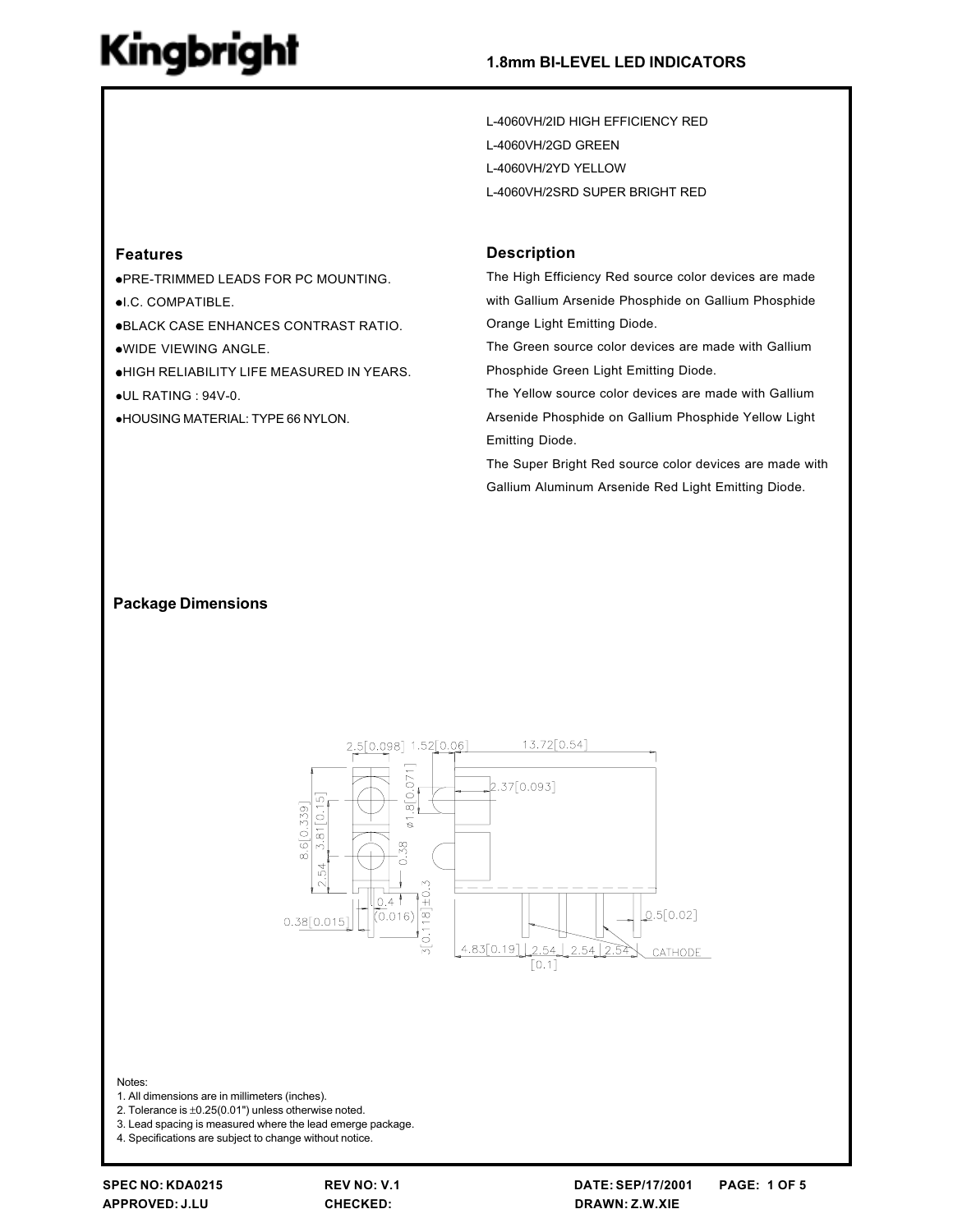### **Selection Guide**

| Part No.      | <b>Dice</b>                    | Lens Type             | $\mathsf{I} \mathsf{v}$ (mcd)<br>@ 10 mA *20mA |        | Viewing<br>Angle |
|---------------|--------------------------------|-----------------------|------------------------------------------------|--------|------------------|
|               |                                |                       | Min.                                           | Typ.   | 201/2            |
| L-4060VH/2ID  | HIGH EFFICIENCY RED(GaAsP/GaP) | <b>RED DIFFUSED</b>   | 8                                              | 15     | $70^{\circ}$     |
| L-4060VH/2GD  | GREEN (GaP)                    | <b>GREEN DIFFUSED</b> | 5                                              | 10     | $70^{\circ}$     |
| L-4060VH/2YD  | YELLOW (GaAsP/GaP)             | YELLOW DIFFUSED       | 5                                              | 8      | $70^{\circ}$     |
| L-4060VH/2SRD | SUPER BRIGHT RED (GaAIAs)      | <b>RED DIFFUSED</b>   | $*70$                                          | $*200$ | $70^{\circ}$     |

Notes:

Nuces.<br>1. 01/2 is the angle from optical centerline where the luminous intensity is 1/2 the optical centerline value.<br>2. \* Luminous intensity with asterisk is measured at 20mA.

| Symbol               | Parameter               | <b>Device</b>                                                     | Typ.                      | Max.                         | <b>Units</b> | <b>Test Conditions</b> |
|----------------------|-------------------------|-------------------------------------------------------------------|---------------------------|------------------------------|--------------|------------------------|
| $\lambda$ peak       | Peak Wavelength         | High Efficiency Red<br>Green<br>Yellow<br>Super Bright Red        | 627<br>565<br>590<br>660  |                              | nm           | $IF = 20mA$            |
| $\lambda$ D          | Dominate Wavelength     | <b>High Efficiency Red</b><br>Green<br>Yellow<br>Super Bright Red | 625<br>568<br>588<br>640  |                              | nm           | $IF = 20mA$            |
| $\Delta \lambda$ 1/2 | Spectral Line Halfwidth | <b>High Efficiency Red</b><br>Green<br>Yellow<br>Super Bright Red | 45<br>30<br>35<br>20      |                              | nm           | $IF = 20mA$            |
| C                    | Capacitance             | High Efficiency Red<br>Green<br>Yellow<br>Super Bright Red        | 15<br>15<br>20<br>45      |                              | pF           | $VF=0V;f=1MHz$         |
| $V_{F}$              | Forward Voltage         | High Efficiency Red<br>Green<br>Yellow<br>Super Bright Red        | 2.0<br>2.2<br>2.1<br>1.85 | 2.5<br>$^{2.5}_{2.5}$<br>2.5 | $\vee$       | $IF = 20mA$            |
| k                    | <b>Reverse Current</b>  | All                                                               |                           | 10                           | uA           | $VR = 5V$              |

### Electrical / Optical Characteristics at TA=25°C

### Absolute Maximum Ratings at TA=25°C

| Parameter                     | <b>High Efficiency</b><br>Red | Green                              | Yellow | <b>Super Bright</b><br>Red | <b>Units</b> |  |  |
|-------------------------------|-------------------------------|------------------------------------|--------|----------------------------|--------------|--|--|
| Power dissipation             | 105                           | 105                                | 105    | 100                        | mW           |  |  |
| DC Forward Current            | 30                            | 25                                 | 30     | 30                         | mA           |  |  |
| Peak Forward Current [1]      | 160                           | 140                                | 140    | 155                        | mA           |  |  |
| Reverse Voltage               | 5                             | 5                                  | 5      | 5                          | ٧            |  |  |
| Operating/Storage Temperature |                               | -40 $\degree$ C To +85 $\degree$ C |        |                            |              |  |  |
| Lead Solder Temperature [2]   | 260°C For 5 Seconds           |                                    |        |                            |              |  |  |

Notes:

1. 1/10 Duty Cycle, 0.1ms Pulse Width.

2. 4mm below package base.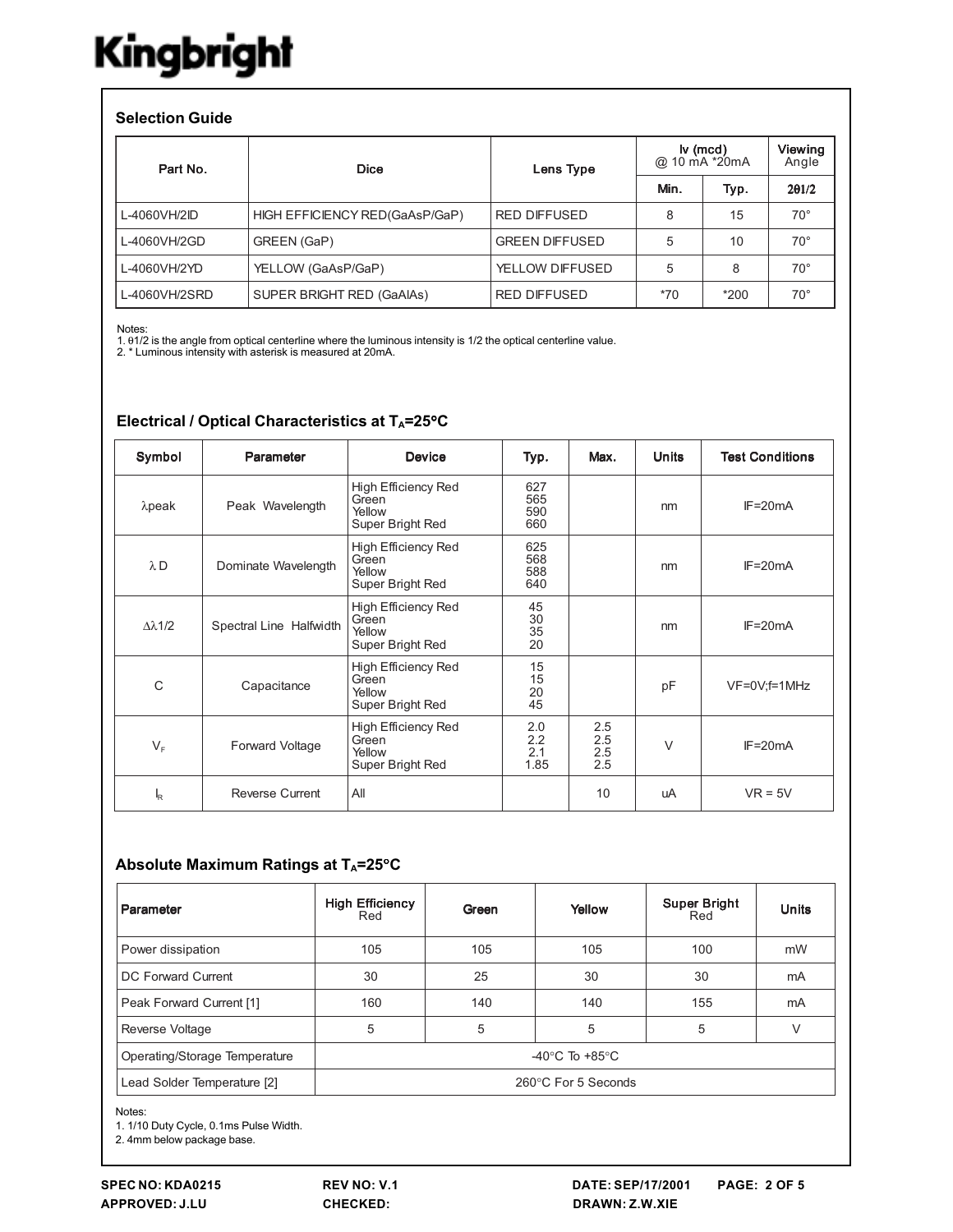

REV NO: V.1 CHECKED: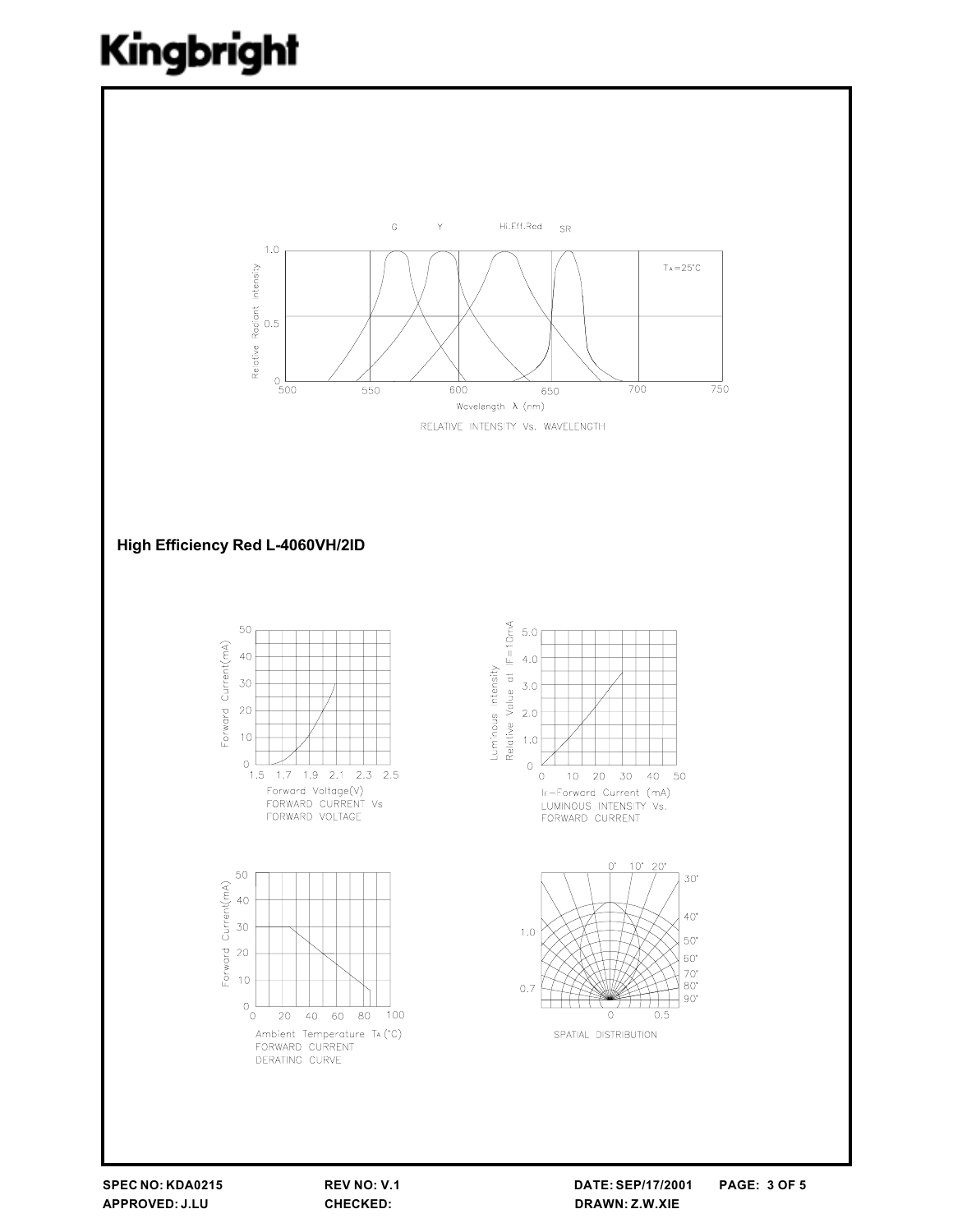

SPEC NO: KDA0215 APPROVED: J.LU

REV NO: V.1 CHECKED:

DATE: SEP/17/2001 **PAGE: 4 OF 5** DRAWN: Z.W.XIE